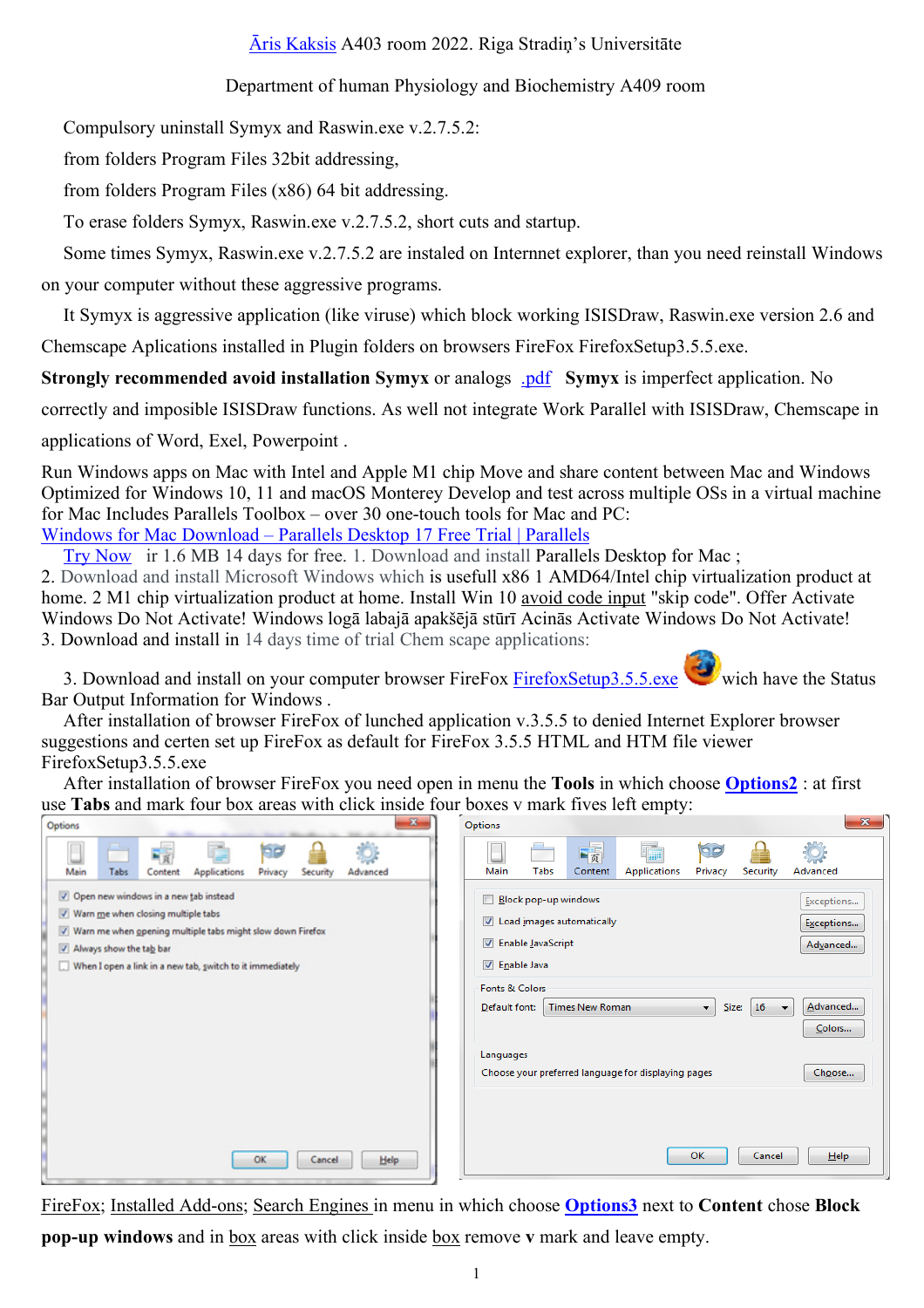

Chime tools and related original applications put five copies (chime.html, chime26.isu, ChimeShim.dll, npchime.dll, NPCHIME.ZIP) into plugins folders in Mozilla Firefox folder in Program Files folder for 32bit addressing usually on disc C:.

Open installed browser FireFox and lunch http://aris.gusc.lv/ . Open in menu the **Tools** in wich choose **Options1** : **Main** and push the button Use Current Pages for "Show may home page". Close the **Tools** "OK" See on first tab window "http://aris.gusc.lv/index.html".

By right button click on Medical Chemistry link menu to open the second tab window and see the nine tasks in this window. Some links have prefix htdocsLocal which are perfect lunched from local folder

"hfile:///Z:/htdocsLocal/index.html" Those evoid lunche from "http://aris.gusc.lv/index.html".

Download zipped folders http://aris.gusc.lv/htdocsLocal.zip 1.65 GB,

http://aris.gusc.lv/hhaiDNAmethylCtransferKeny.zip 272,1 MB and http://aris.gusc.lv/BilipidCholine.zip 241

Mb Unzip all. Open htdocsLocal: and ChemFiles and move in to folder hhaiDNAmethylCtransferKeny and

BilipidCholine. Local "htdocsLocal" is redy for studies using some links having prefix htdocsLocal.

Open in Firefox third tab and drop in tab Index.html from folder "htdocsLocal". So we are perfect lunched from local folder "hfile:///Z:/htdocsLocal/index.html" for links having prefix htdocsLocal. Click on Medical Chemistry link menu to open in third tab the nine tasks. Some links have prefix htdocsLocal. Enjoi it and to study.

Click on link Chemistry Research open in third tab the tvelv tasks with some links, wich have prefix htdocsLocal.

To keep saved Experimental Research studies with FireFox 3.3.5 on menue Quit Firefox usie

**Quit Firefox** Do you want Firefox to save your tabs for the next time it starts? Do not ask next time Save and Quit Quit Cancel

If you choose button Save and Quit, than next opening will start from tab setings what Quit before!

Save and Quit

Enjoy the Chemistry Research Studies!

## **3. MAGE application Experimental research** of **3D molecules**

 Is for 3D molecules research, editing, design and proposed for exact studies, teaching , learning, studies and investigation of molecular coordinate files with suffixes kin. In Protein Science Journal V1 kins to V5 kins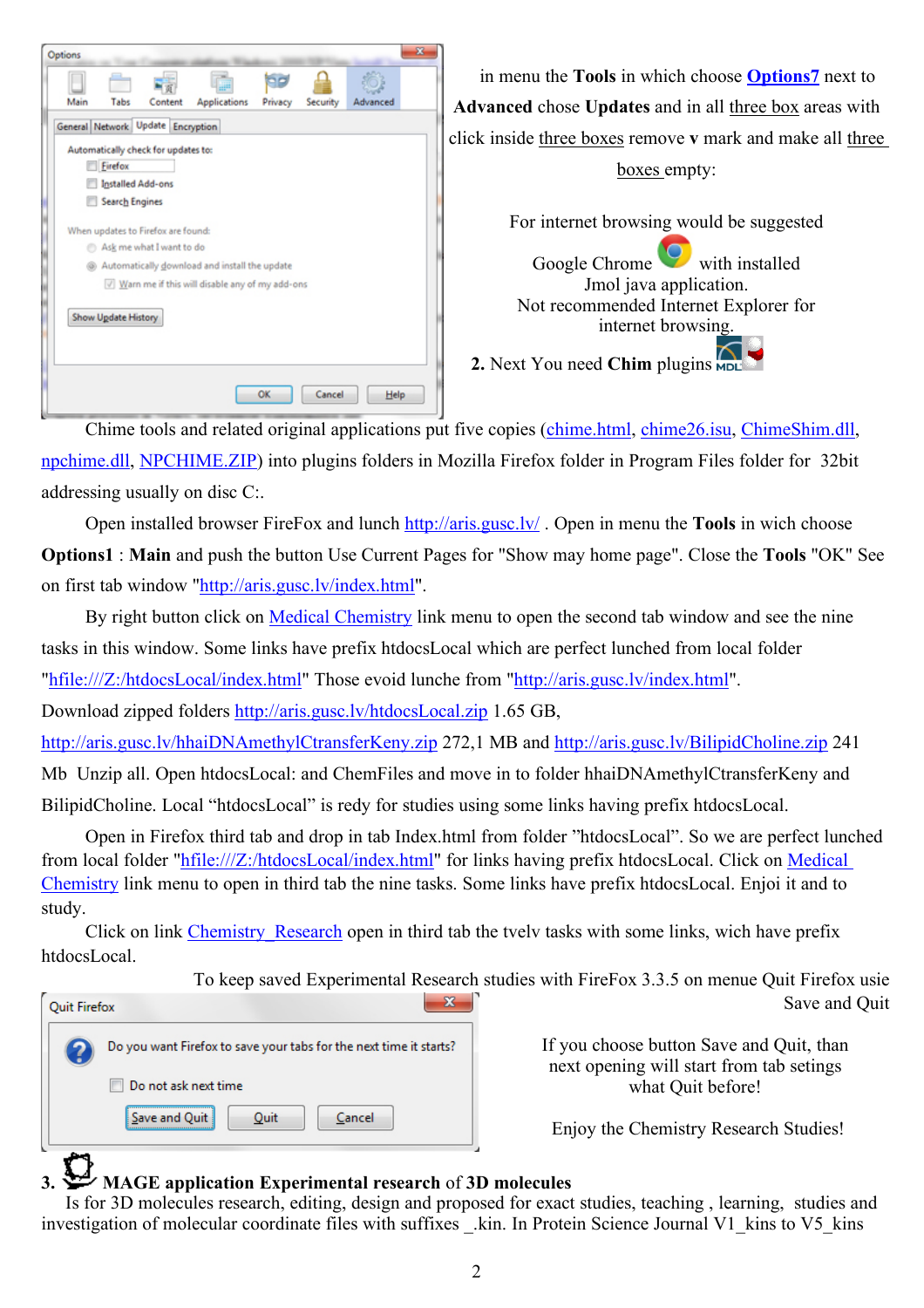ground application since 1990.Year up to 1996.Year volumes of issues and National Protein Data Bank official application since 1990. to 2004.Year. Dounload application

http://aris.gusc.lv/ChemFiles/Mage54PC/mage.6.35.040409.win.exe in folder Program Files.

Download in folder Program Files 32bit addressing and use application MAGE.exe.

## **4. ISIS Draw - Integrated Scientific Information System**

ISIS Draw 2.4 is One perfect stand alone integrated scientific tool in Word2003, Exel2003, PowerPoint2003 and ChemScape Plugins in FireFox3.5.5 molecule viewer for editing, design and proposed for exact studies and investigations as well teaching and learning of molecular coordinate files with suffixes .mol, .skc, .tgf, .rnx, \_pdb, \_kin. In Protein Science Journal V1\_kins to V5\_kins ground application since 1990.Year up to 1996.Year volumes of issues and National Protein Data Bank official application since 1990. to 2004.Year USA, Europe, Japan so on at all Universities of World.

Download and install the self extracting installation program draw24.exe for ISIS Draw 2.4 version together with auto nomenclature tool AN2000 exe which may call given molecular structure according JUPAC nomenclature.

Download user guides for its use pdf format drawuse nw.pdf for ISIS Draw 2.4 version and Help file for ISIS Draw 2.5 help25.exe together with auto nomenclature tool autonom2000\_lic.pdf which help you to install and use programs.

RasWin applications for 3D interactive viewing molecular coordinates.

 Is provided for 3D molecule view, editing, design and proposed for exact studies and investigations as well as teaching and learning of molecular coordinate files with suffixes pdb, .ent, .xyz, .cif, .mol, kin. Download and put in Program Files folder ISIS Draw 2.4 the rw32b2a.exe (version 2.6 Raswin.exe) and rename as copy the name Raswin.exe (version 2.5 Raswin.exe) and put in trash old 2.5 version application Raswin.exe and paste the name Raswin.exe on the newer downloaded file rw32b2a.exe (version 2.6 Raswin.exe). Put on desktop shortcut Raswin.exe, because from PDB applications double clic not allways runnig properly, but applications.pdb lunches after dropping of application PDB file on Raswin.exe shortcut on desktop very well. Download user guides for its use Help file for RasWin RASWIN.HLP and RasMol 2.6 command reference card refcard.pdf and RasMol tutorials pages RasTut.html , TutFiles.html .

That are minimal coplectation for studies from Home page: http://aris.gusc.lv/